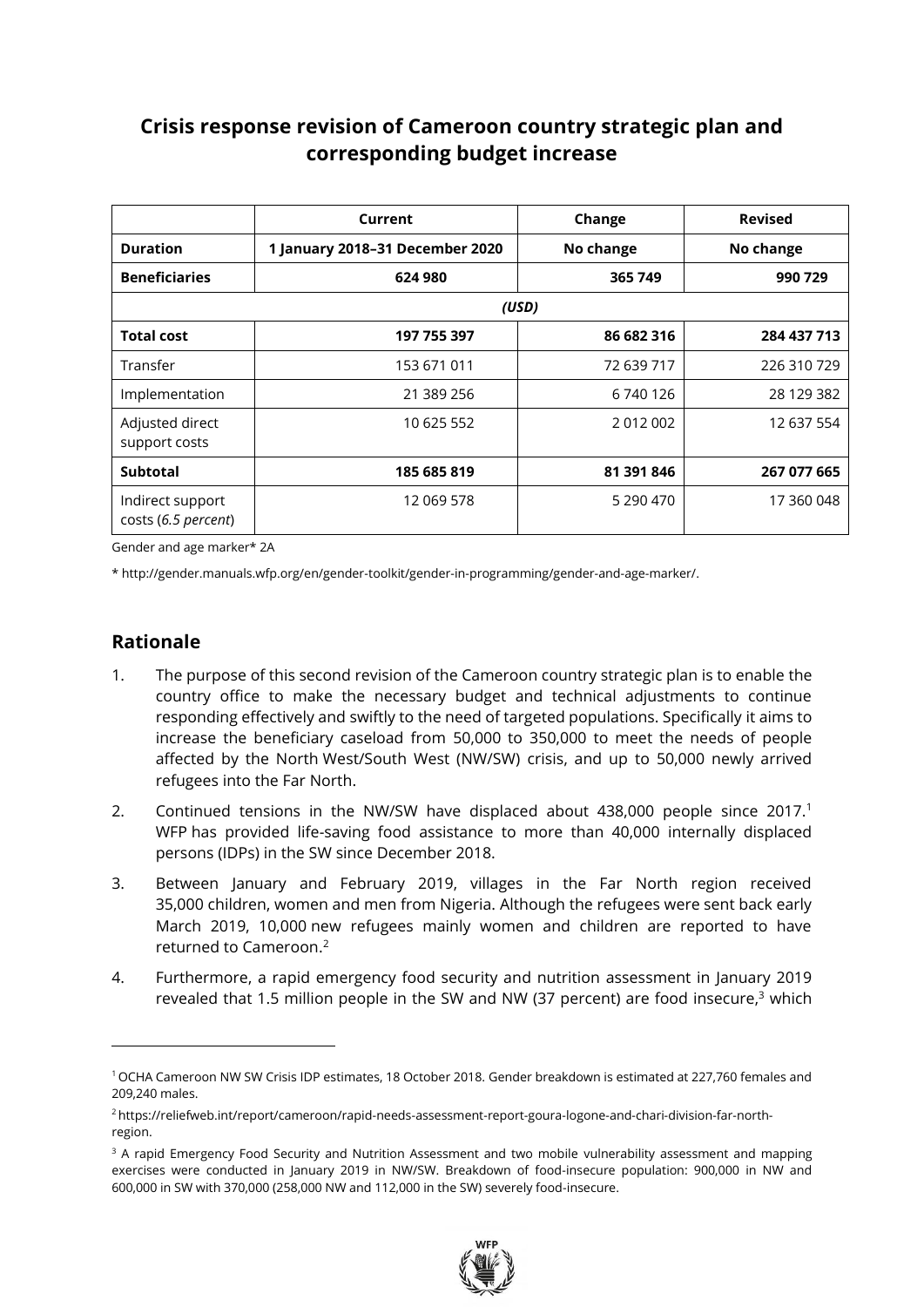indicates a sharp increase from the 2017 prevalence (15 percent) in both regions. <sup>4</sup> Levels of food insecurity were found to be higher among IDPs than non-IDPs.

- 5. Preliminary results from the emergency food security and nutrition assessment conducted in January 2019<sup>5</sup> reveal a deterioration in nutrition status with global acute malnutrition rates of 5.6 percent in the South West and 4.4 percent in the North West. In the two regions, only 1.2 percent of children 6-23 months are receiving the minimal acceptable diet. This situation is compounded by limited access to health facilities. $\rm ^6$
- 6. In order to ensure the continuity of interventions during 2019 while adjusting and scaling-up the relief assistance, WFP Cameroon needs to integrate and reflect its augmented response plan in the country strategic plan (CSP) through a budget revision.

# **Changes**

#### **Strategic orientation**

- 7. This revision does not affect WFP's strategic orientation in Cameroon, which remains focused on saving lives and protecting livelihoods by delivering an integrated food and nutrition assistance package supporting the Government to achieve its priorities and goals.
- 8. The revision seeks primarily to respond effectively to augmented needs, with a focus on unconditional assistance and cash transfers coupled with enhanced malnutrition prevention in targeted areas.

#### **Strategic outcomes**

- 9. In this context, the revision will augment emergency assistance and adjust the food basket to a full in-kind food basket for vulnerable Central African Republic refugees out of camp under strategic outcome (SO)1.
- 10. It will increase conditional assistance in areas bordering Nigeria where food prices are stabilizing and agricultural production prospects are good, and will transition to conditional food assistance for Central African Republic refugees in the East who are no longer considered extremely vulnerable.
- 11. It will provide complementary feeding through specialized nutritious foods integrated with general food distributions to stabilize global acute malnutrition rates under strategic outcome 3 for children 6–23 months.
- 12. In addition, the number of activities in the CSP will be reduced from 12 to 8 to support better work planning and budgetary management:<sup>7</sup>
	- $\triangleright$  SO2: Activities 4 and 5 will be merged into Activity 4: Provide food assistance to support early recovery and community resilience, environmental protection and adaptation in target communities;
	- $\triangleright$  SO3: Activities 6, 7 and 8 will be merged to into Activity 6: Malnutrition prevention activities, including blanket supplementary feeding programme, moderate acute malnutrition (MAM) treatment, caretakers of children in undertaking treatment for

-

 $7$  Activity 5 remains active until phased out and merged into Activity 4. (Timeframe tbc).



<sup>4</sup> Cameroon: comprehensive food security and vulnerability analysis, December 2017.

<sup>5</sup> Annex 2 WFP EFSNA SW/NW preliminary findings

<sup>&</sup>lt;sup>6</sup> Some non-governmental organization (NGO) assessments indicate that up to a third of health facilities are abandoned or damaged.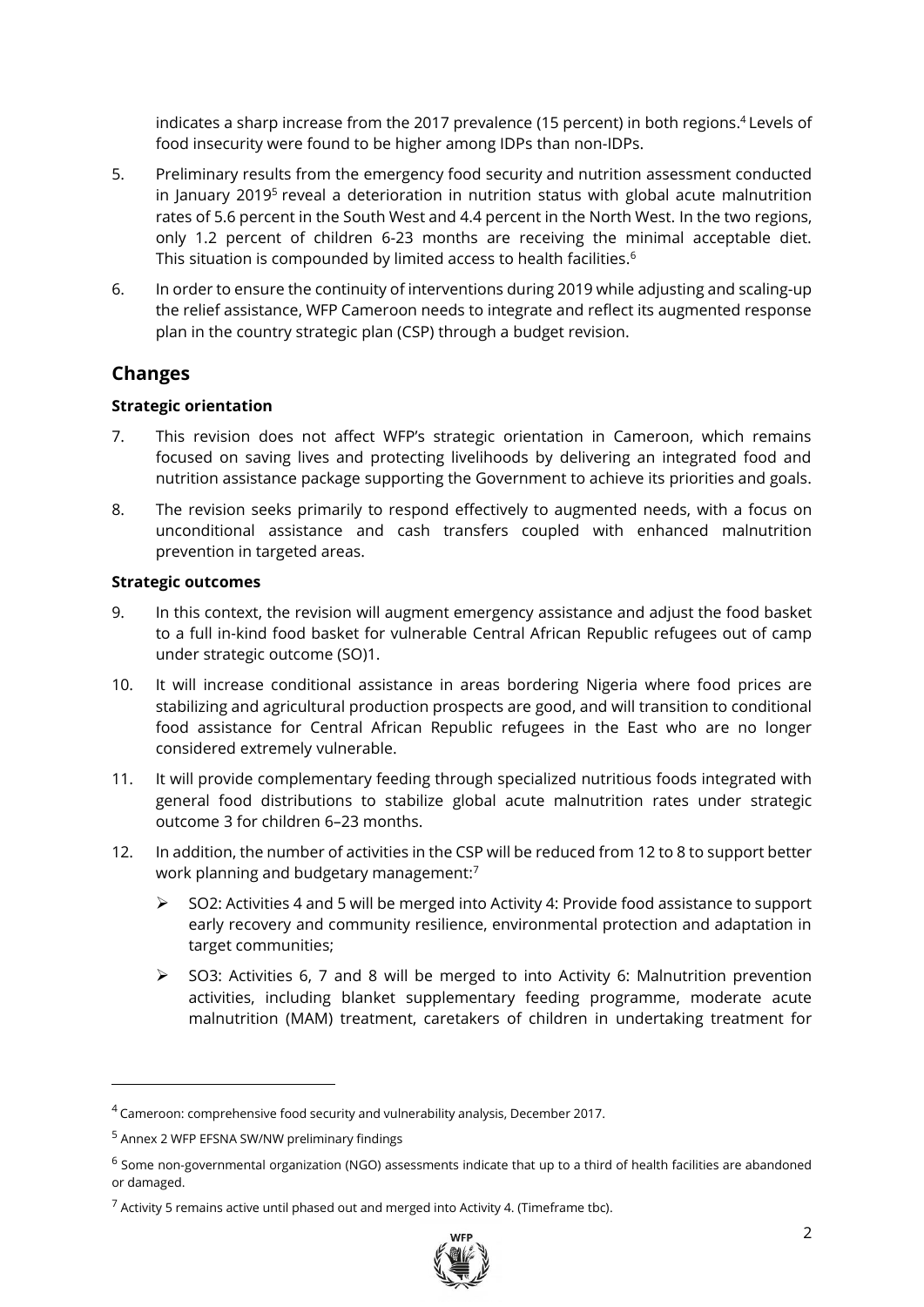severe acute malnutrition, food by prescription for anti-retroviral treatment patients, and strengthening capacity;

- ➢ Under SO5, activities 10 and 11 will be merged into Activity 10: Provide technical expertise to Government and partners to plan and coordinate work for zero hunger, including early warning, preparedness and food security and nutrition response, national nutrition-sensitive, shock-responsive and gender-responsive safety net systems, and provide common management of information technology, warehouses and delivery corridors.
- ➢ There will be no change under SO4 and SO6
- 13. The proposed changes will result in an increase in the total number of beneficiaries by 365,749 and the following budgetary adjustments:
	- ➢ SO1 (crisis response) will increase by USD 67 million;
	- ➢ SO2 (resilience building) will increase by USD 5 million;
	- ➢ SO3 (resilience building) will increase by USD 6.7 million; and
	- ➢ SO4 (resilience building), SO5 (root causes), and SO6 (crisis response) will increase by a total of USD 0.7 million.
	- ➢ Overall, the total budget of the CSP will increase by USD 86.7 million, from USD 197.8 million to USD 284.5 million.

#### **Beneficiary analysis**

14. All revisions to beneficiary figures are related to activities 1, 4 and 6 (as detailed in table 1).

#### **Under Activity 1**

#### *IDPs and refugees affected by the crisis in NW/SW and Far North regions*

- $\triangleright$  This number of beneficiaries in the NW/SW will increase from 50,000 to 350,000, and up to 50,000 newly arrived refugees into the Far North.
- ➢ The results of the rapid emergency food security and nutrition analysis conducted in January 2019 will inform planning needs for 2019.
- ➢ WFP will decrease the caseload of beneficiaries receiving cash from 30,000 to 15,000 in the Far North.

#### *Central African Republic refugees*

15. WFP will:

 $\overline{a}$ 

➢ harmonize the food basket for vulnerable Central African Republic refugees outside of camps, providing a 100 percent ration, and will use the result of the 2018 joint assessment mission (JAM) to inform guidance for revision of rations in line with vulnerability levels; 8

<sup>8</sup> See JAM action plan 2019 for more details.

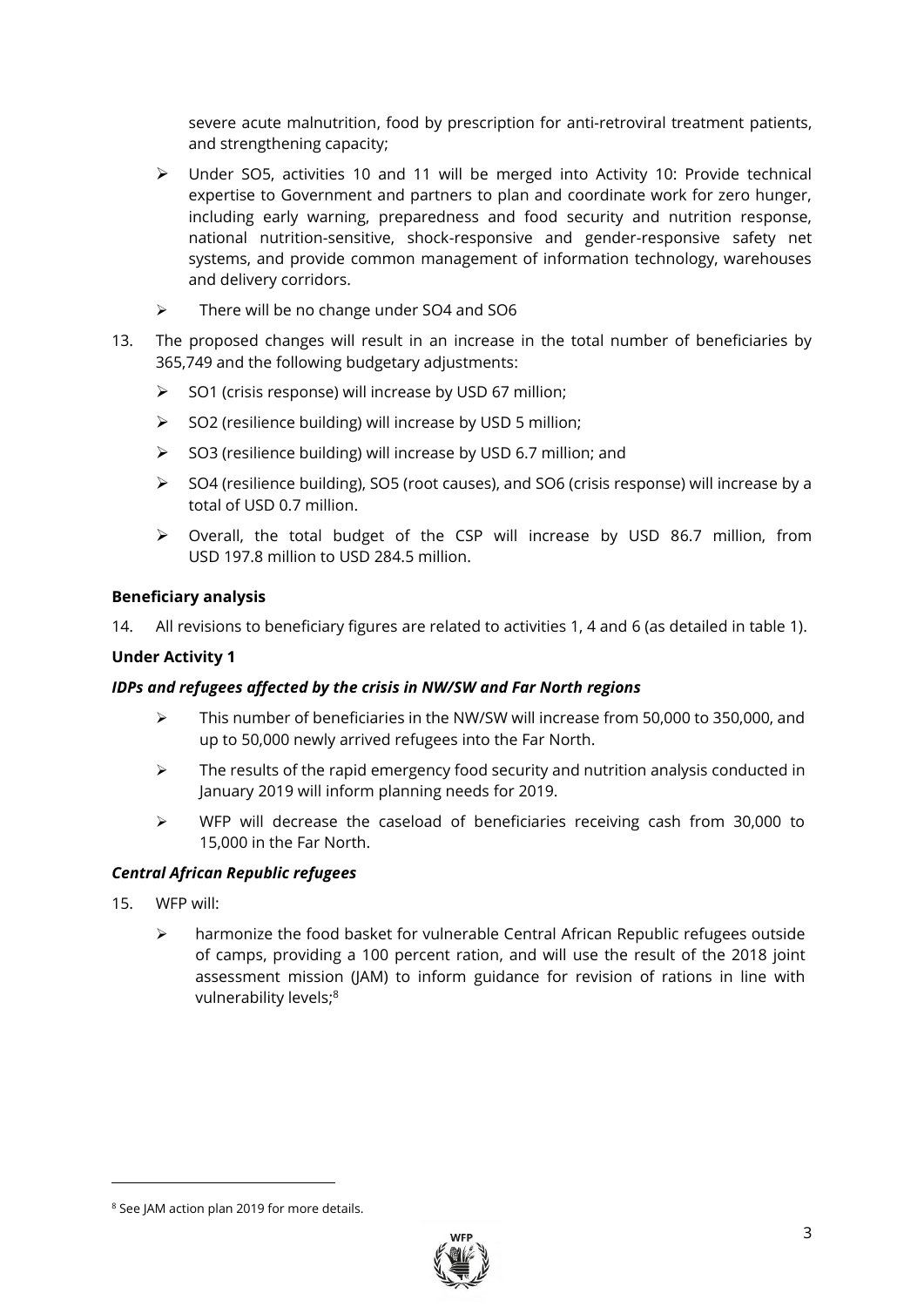- $\triangleright$  reduce the overall caseload from 60,000 to 51,200 and increase the caseload receiving cash from 40,000 to 48,800; and
- ➢ establish a separate contingency caseload of 13,000 refugees from Nigeria and Central African Republic and 2,000 IDPs in the Far North.

#### **Under Activity 4<sup>9</sup>**

- $\triangleright$  Increase the number of refugees, host population and refugees benefiting from food for assets (FFA) in the East and Far North from 50,000 to 76,000, with cash-based transfers (CBTs) representing 52 percent of the caseload compared to 40 percent in 2018.
- ➢ Increase the number of local vulnerable population benefiting from FFA from 16,000 to 21,500.

#### **Under Activity 6 10**

 $\triangleright$  Introduce blanket supplementary feeding for 25,000 children 6-23 months<sup>11</sup> in the NW and SW.

-

<sup>&</sup>lt;sup>11</sup> This was calculated based on a total number of IDPs of 400,000 as per the scale-up plan. The proportion of children 6–23 months is estimated at 7 percent, and coverage of 80 percent. To this figure was added the estimated number of MAM cases aged 24–59 months, calculated using the proportion of children aged 24–59 in the total population (about 10 percent) X MAM rate 6 percent X MAM conversion factor of 1.125 X estimated coverage of 80 percent.



<sup>9</sup> Newly merged activities 4 and 5.

<sup>&</sup>lt;sup>10</sup> Newly merged activities 6,7, and 8.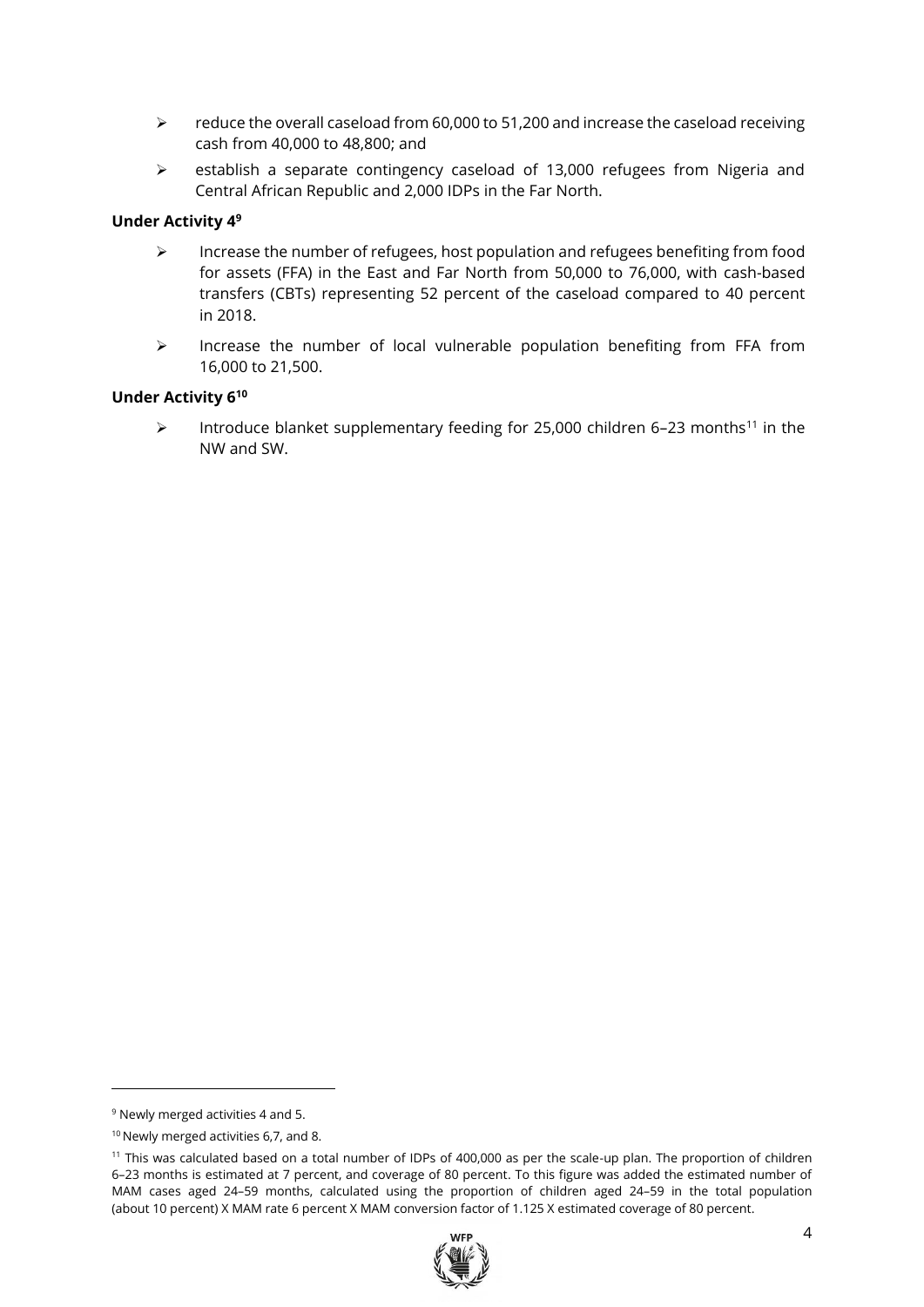| TABLE 1: DIRECT BENEFICIARIES BY STRATEGIC OUTCOME, ACTIVITY AND MODALITY |                                                         |                 |                       |                |                |                |                |              |
|---------------------------------------------------------------------------|---------------------------------------------------------|-----------------|-----------------------|----------------|----------------|----------------|----------------|--------------|
| <b>Strategic</b>                                                          | <b>Activity</b>                                         | <b>Transfer</b> | <b>Period</b>         | Women          | Men            | Girls          | <b>Boys</b>    | <b>Total</b> |
| outcome                                                                   |                                                         |                 |                       | $(18 + years)$ | $(18 + years)$ | $(0-18$ years) | $(0-18$ years) |              |
| $\mathbf{1}$                                                              | 1. Provide food                                         | In-kind         | Current               | 52 2 36        | 47883          | 58766          | 58766          | 217 651      |
|                                                                           | and CBTs for<br>vulnerable<br>households                |                 | Increase/<br>decrease | 83 652         | 76681          | 94 108         | 94 108         | 348 549      |
|                                                                           | affected by                                             |                 | Revised               | 135 888        | 124 564        | 152 874        | 152 874        | 566 200      |
|                                                                           | disasters                                               | <b>CBTs</b>     | Current               | 23 304         | 21 3 6 2       | 26,217         | 26 217         | 97 100       |
|                                                                           |                                                         |                 | Increase/<br>decrease | $-2632$        | $-2127$        | $-594$         | $-847$         | $-6200$      |
|                                                                           |                                                         |                 | Revised               | 20 672         | 19 2 35        | 25 6 23        | 25 370         | 90 900       |
| $\overline{2}$                                                            | 2. Provide food                                         | In-kind         | Current               |                |                | 41 009         | 39 4 01        | 80 410       |
|                                                                           | and vouchers for<br>school feeding for<br>food-insecure |                 | Increase/<br>decrease |                |                |                |                |              |
|                                                                           | populations                                             |                 | Revised               |                |                | 41 009         | 39 401         | 80 410       |
|                                                                           |                                                         | <b>CBTs</b>     | Current               |                |                | 2 2 3 9        | 2 1 5 1        | 4390         |
|                                                                           |                                                         |                 | Increase/<br>decrease |                |                |                |                |              |
|                                                                           |                                                         |                 | Revised total         |                |                | 2 2 3 9        | 2 1 5 1        | 4 3 9 0      |
|                                                                           | 3. Provide                                              | In-kind         | Current               | 13 4 40        | 12 3 20        | 15 1 20        | 15 1 20        | 56 000       |
|                                                                           | targeted seasonal<br>food assistance                    |                 | Increase/dec<br>rease |                |                |                |                |              |
|                                                                           |                                                         |                 | Revised total         | 13 4 40        | 12 3 20        | 15 1 20        | 15 1 20        | 56 000       |
|                                                                           | 4. Provide food                                         | In-kind         | Current               | 21 744         | 19 9 32        | 24 4 62        | 24 4 62        | 90 600       |
|                                                                           | assistance to<br>support early<br>recovery and          |                 | Increase/<br>decrease | 26 784         | 24 5 52        | 30 132         | 30 1 32        | 111 600      |
|                                                                           | community                                               |                 | <b>Revised</b>        | 48 5 28        | 44 4 84        | 54 594         | 54 5 94        | 202 200      |
|                                                                           | resilience*                                             | <b>CBTs</b>     | Current               | 15 984         | 14 6 52        | 17982          | 17982          | 66 600       |
|                                                                           |                                                         |                 | Increase/<br>decrease | 27856          | 15 9 26        | 18 4 87        | 19 197         | 81 466       |
|                                                                           |                                                         |                 | <b>Revised</b>        | 43 840         | 30 578         | 36 469         | 37 179         | 148 066      |
| $\overline{3}$                                                            | 5. Malnutrition                                         | In-kind         | Current               | 1 0 4 8        | 1502           | 120 870        | 116 130        | 239 550      |
|                                                                           | prevention<br>activities, and                           |                 | Increase/<br>decrease |                |                | 12 2 9 0       | 12710          | 25 000       |
|                                                                           | strengthening<br>capacity                               |                 | <b>Revised</b>        | 1 0 4 8        | 1502           | 133 160        | 128 840        | 264 550      |
| Total (without overlap)                                                   |                                                         |                 | Current               | 99 987         | 107 745        | 215 523        | 201 725        | 624 980      |
|                                                                           |                                                         |                 | Increase              | 50 422         | 55 537         | 134 013        | 125 776        | 365 749      |
|                                                                           |                                                         |                 | <b>Revised</b>        | 150 409        | 163 282        | 349 536        | 327 501        | 990 729      |

\* For Activity 4, the "current" figures for the newly merged activities reflect the combined "revised" figures of the previous activities from the first budget revision.

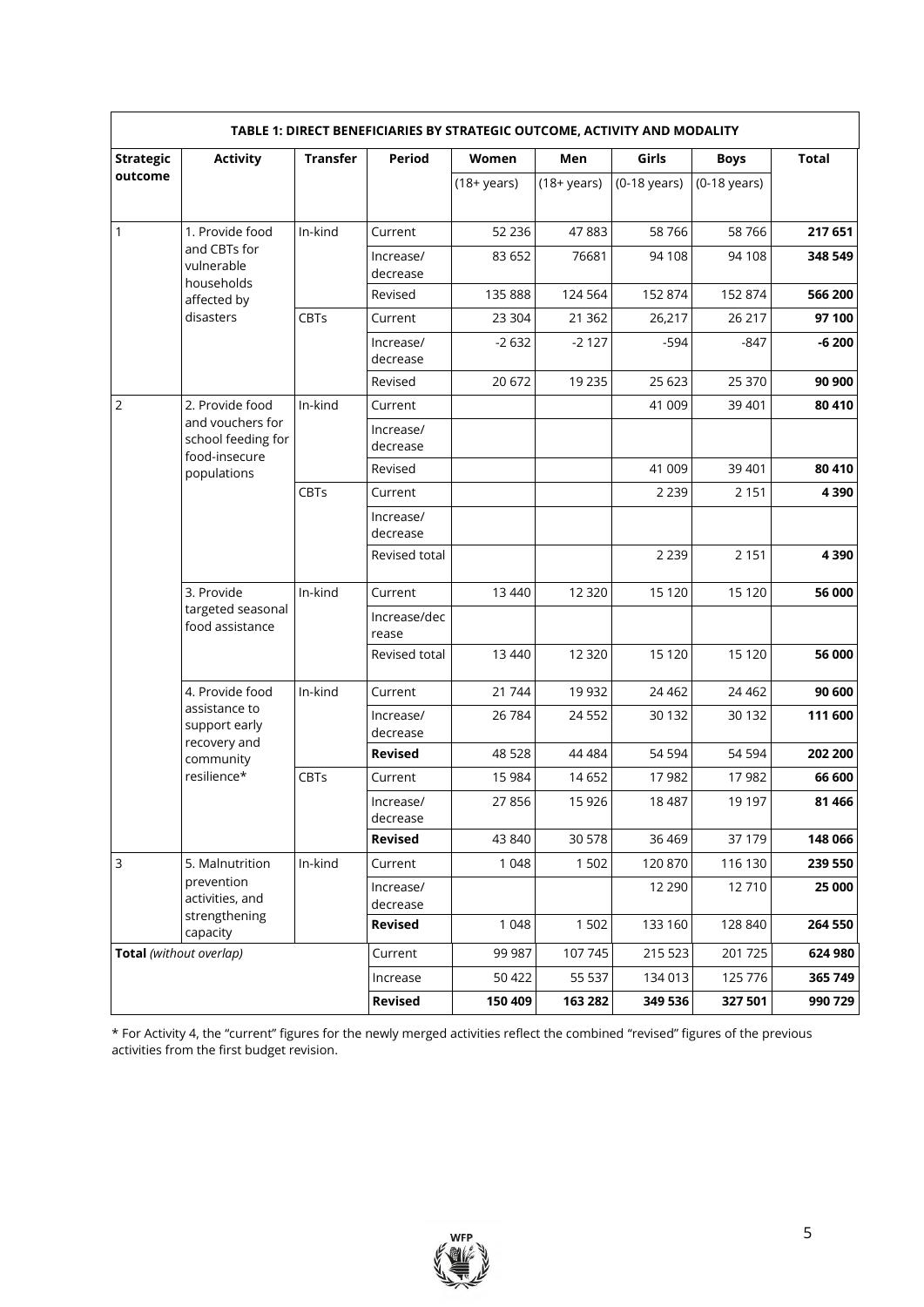| TABLE 2: FOOD RATION (g/person/day) or CASH-BASED TRANSFER VALUE (USD/person/day)<br>BY STRATEGIC OUTCOME AND ACTIVITY |                       |                                                                  |                                        |  |  |  |
|------------------------------------------------------------------------------------------------------------------------|-----------------------|------------------------------------------------------------------|----------------------------------------|--|--|--|
| <b>Strategic outcome</b>                                                                                               |                       | <b>Strategic outcome 1</b>                                       |                                        |  |  |  |
| <b>Activity</b>                                                                                                        | <b>Activity 1</b>     |                                                                  | <b>Activity 6</b><br><b>Caretakers</b> |  |  |  |
| <b>Beneficiary type</b>                                                                                                | IDPs, returnees, host | <b>Additional Central</b><br><b>African Republic</b><br>refugees |                                        |  |  |  |
| <b>Modality</b>                                                                                                        | Cash and food         | Cash and food                                                    | Food                                   |  |  |  |
| Cereals                                                                                                                | 350                   | 350                                                              | 350                                    |  |  |  |
| Pulses                                                                                                                 | 100                   | 100                                                              | 100                                    |  |  |  |
| Oil                                                                                                                    | 35                    | 35                                                               | 35                                     |  |  |  |
| Salt                                                                                                                   | 5                     | 5                                                                | 5                                      |  |  |  |
| Sugar                                                                                                                  |                       |                                                                  |                                        |  |  |  |
| SuperCereal                                                                                                            | 50                    | 50                                                               | 50                                     |  |  |  |
| SuperCereal Plus                                                                                                       |                       |                                                                  |                                        |  |  |  |
| Micronutrient powder                                                                                                   |                       |                                                                  |                                        |  |  |  |
| total kcal/day (to be completed for<br>food and cash modalities)                                                       | 2058                  | 2058                                                             | 2058                                   |  |  |  |
| percent kcal from protein                                                                                              | 12.2                  | 12.2                                                             | 12.2                                   |  |  |  |
| Cash (USD/person/day)                                                                                                  |                       | 0.62                                                             |                                        |  |  |  |
| Multipurpose cash<br>(USD/person/day)                                                                                  | 0.644                 |                                                                  |                                        |  |  |  |
| Multipurpose cash pass-through<br>(USD/person/day)                                                                     | 0.644                 |                                                                  |                                        |  |  |  |
| Number of feeding days per year                                                                                        | 120                   | 365                                                              | 120                                    |  |  |  |

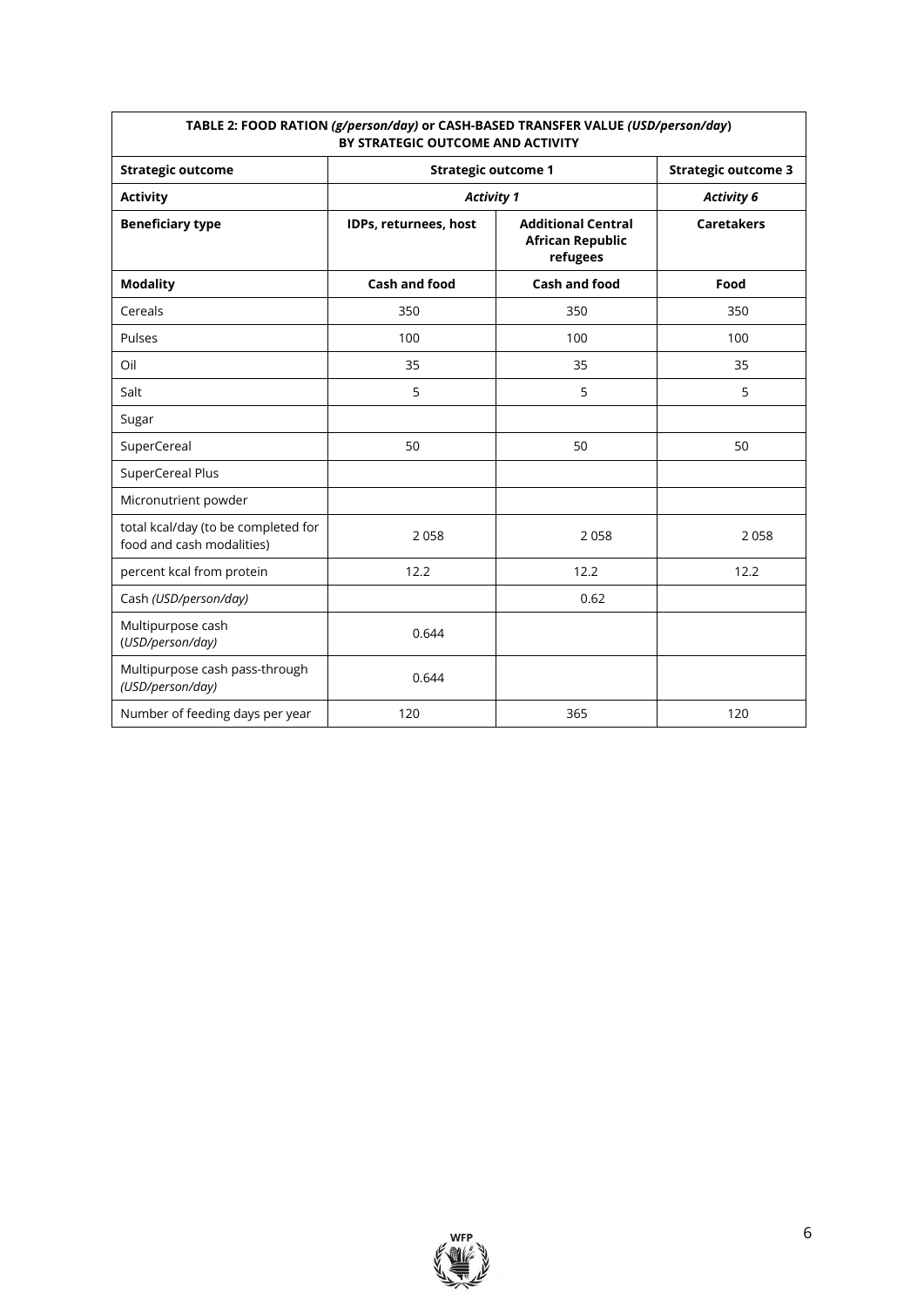#### **Transfers**

16. This revision foresees the following changes for transfers under Cameroon's CSP.

#### **Activity 1**

- ➢ The ration for refugees will revert to the originally approved CSP general food distribution daily ration of 2,058 kcal for both in-kind and CBT.
- $\triangleright$  The composition of the food ration will be adjusted to match beneficiary preferences for rice.

#### **Activity 3**

➢ The period of transfer will be brought forward to align with the lean season in the Far North. 12

| TABLE 3: TOTAL FOOD/CASH-BASED TRANSFER REQUIREMENTS AND VALUE |                       |                       |                      |                       |                       |                       |  |
|----------------------------------------------------------------|-----------------------|-----------------------|----------------------|-----------------------|-----------------------|-----------------------|--|
| Food type/cash-                                                | <b>Current budget</b> |                       | <b>Increase</b>      |                       | <b>Revised budget</b> |                       |  |
| based transfers                                                | <b>Total</b><br>(mt)  | <b>Total</b><br>(USD) | <b>Total</b><br>(mt) | <b>Total</b><br>(USD) | <b>Total</b><br>(mt)  | <b>Total</b><br>(USD) |  |
| Cereals                                                        | 55 200                | 17459615              | 44 474               | 14 067 136            | 99 674                | 31 526 751            |  |
| <b>Pulses</b>                                                  | 15771                 | 8 2 3 5 8 9 9         | 12707                | 6 635 628             | 28 478                | 14 871 527            |  |
| Oil and fats                                                   | 5611                  | 5 111 393             | 4 447                | 4 0 51 5 8 5          | 10 058                | 9 162 978             |  |
| Mixed and blended                                              | 25 994                | 22 938 701            | 8492                 | 5 805 847             | 34 485                | 28 744 548            |  |
| <b>Others</b>                                                  | 825                   | 162 596               | 635                  | 125 163               | 1461                  | 287 759               |  |
| Total (food)                                                   | 103 400               | 53 908 205            | 70 755               | 30 685 358            | 174 156               | 84 593 562            |  |
| Cash-based<br>transfers                                        |                       | 43 042 260            |                      | 1772424               |                       | 44 814 684            |  |
| <b>Total</b><br>(food<br><b>CBT</b><br>and<br>value)           | 103 400               | 96 950 465            | 70 755               | 32 457 782            | 174 156               | 129 408246            |  |

#### **Partners**

 $\overline{a}$ 

17. WFP will coordinate the delivery of food assistance in the NW/SW through the food security cluster and the government-led humanitarian coordination platforms. Food assistance will be delivered working with NGOs familiar with the area, building on lessons learned so far and developing partners' skills, food assistance implementation and the humanitarian principles.

#### **Country office capacity**

18. WFP will increase the number of staff in the South West field office established in October 2018 and set up an additional field office in the North West. Additional staff recruitment for roles in programme, security, logistics, monitoring and evaluation and CBT to support the scale-up and capacity strengthening of partners is underway.



<sup>&</sup>lt;sup>12</sup> From June-November to May-October.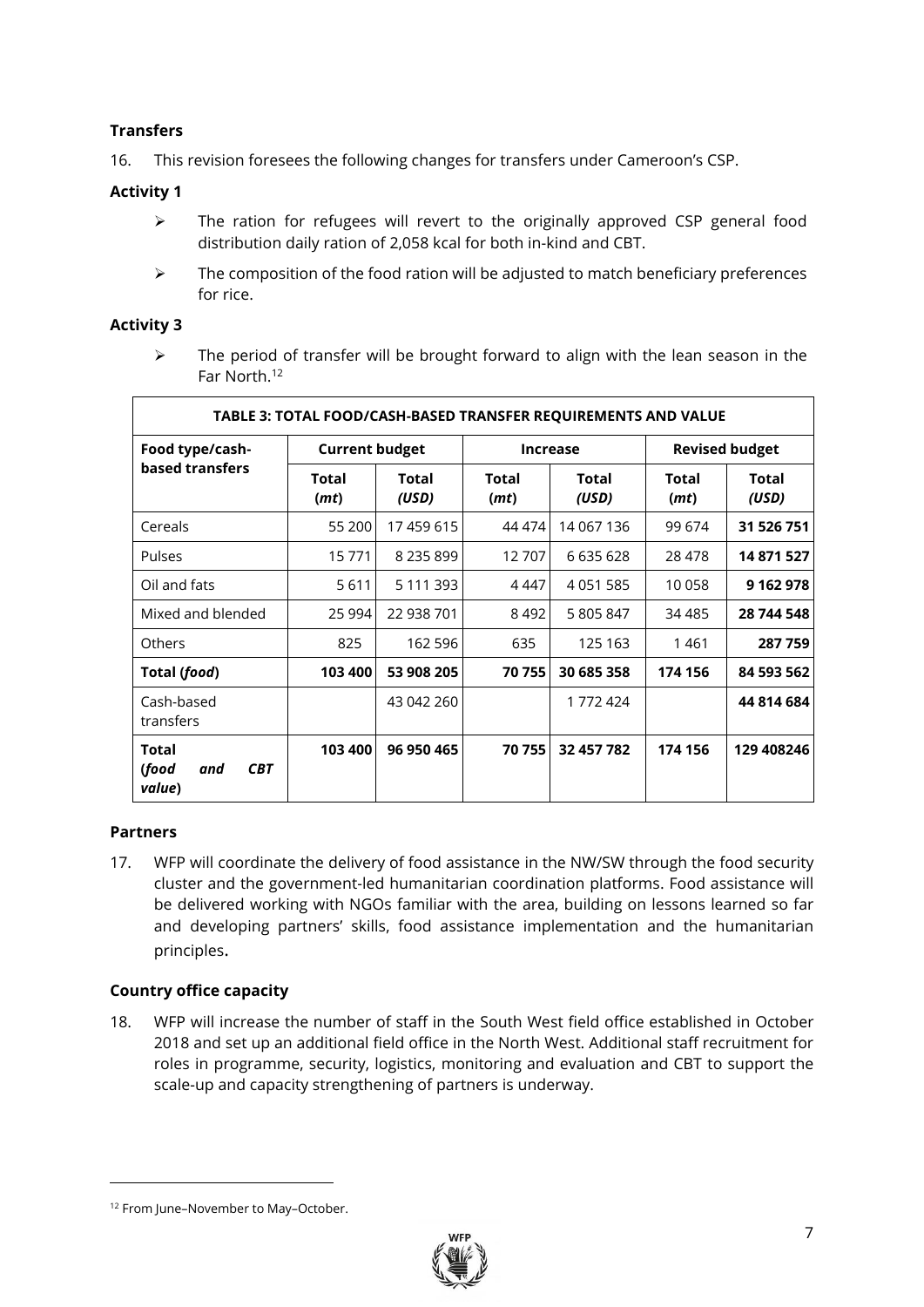#### **Supply chain challenges**

- 19. WFP has increased the Global Commodity Management Facility (GCMF) for the Douala corridor to position cargo earlier and developed long-term food supply agreements with suppliers in Cameroon.
- 20. Local, regional and GCMF purchases will be used to improve the cost-efficiency of WFP food assistance. Specialized nutritious products and other commodities that cannot be sourced locally or regionally will be received as in-kind contributions or purchased internationally.
- 21. In-country transport costs are high in NW/SW due to security risks and access challenges. WFP will use a combination of contracted commercial transporters and possibly fleet agreement to deliver food to beneficiaries. Warehousing in the NW/SW will be entrusted to local partners.
- 22. As lead of the logistics cluster, WFP will maintain an appropriate and inclusive coordination mechanism and conduct regular needs assessments and analysis of the logistics environment. WFP will also manage support on ICT-related issues for the humanitarian community and the Government, including on data protection and privacy, and provide common facilities where required.

#### **Risk management**

- 23. WFP has updated its country office risk management register and developed a separate risk management register for the NW/SW operation.
- 23.24.While initially it was requested by the Ministry of Territorial Administration (MINAT) to suspend WFP's activities in the NW/SW, this suspension was not implemented because during a subsequent meeting between MINAT and humanitarian actors held on 24 May 2019, WFP received approval from MINAT to continue its food assistance activities as planned.
- 24.25.The main risks in NW/SW Cameroon are strategic due to the complex and volatile security situation, which could lead to an increase in humanitarian needs and challenges to reach all the people in need. WFP will address this risk by putting contingency plans in place and adopting minimum preparedness and emergency readiness actions. WFP will work with other United Nations agencies to develop an access strategy that adheres to humanitarian principles and United Nations security regulations and standards to ensure the safety of staff in a volatile situation.
- $25.26$ . A major operational risk is the limited availability and capacity of cooperating partners in the NW/SW, which could compromise the quality and timeliness of programmes and reduce opportunities for scale-up. WFP will focus on strengthening cooperating partners' capacities for programme management, monitoring and reporting. At the same time, WFP will use its compliance mechanism to conduct checks, third-party monitors to ensure transparency and area offices to carry out performance evaluations. Other operational risks are the possibility of inadvertently inciting violence through the provision of food assistance to non-IDPs only, and exposure of beneficiary information, raising protection concerns especially for women and girls and marginalized groups such as the disabled, and the risk that food is diverted by armed groups. WFP will undertake protection analyses before the scale up of interventions in the NW/SW, develop a protection and access strategy, enhance gender- and protectionrelated capacities, collect relevant quantitative and qualitative data on the impact of WFP's activities, and take remedial action.
- $26.27$ . There is also a risk that food is diverted by armed groups. WFP has put in place measures to mitigate this risk, including careful monitoring of transport routes and delivery in small tranches. Should diversion occur, WFP will set up a system to ensure that any incident is recorded and appropriately verified and documented.

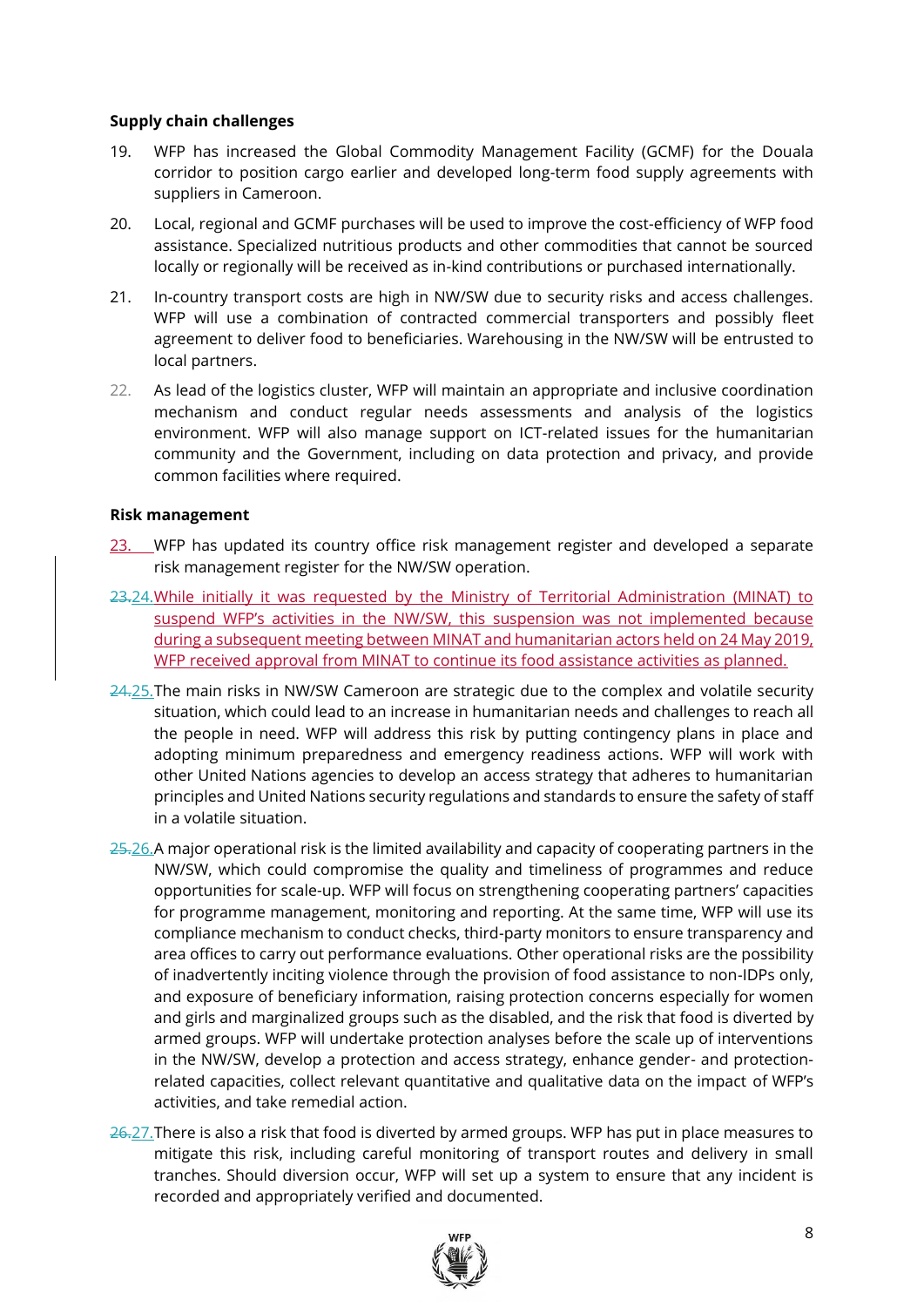#### **Proposed exit strategy**

27.28. Food assistance and emergency nutrition activities will be phased out in the NW/SW once the food security and nutrition situation improves in targeted areas, which WFP is continuously monitoring. To the extent possible, WFP will transition to resilience-building activities to help affected populations rebuild their livelihoods.

### **Cost breakdown**

28.29. The significant increase in caseload in the NW/SW crisis has resulted in an overall increase of USD 60 million under the food modality for Activity 1.

| TABLE 4: COST BREAKDOWN OF THE REVISION ONLY (USD) |                               |                               |                               |                               |                               |                               |              |
|----------------------------------------------------|-------------------------------|-------------------------------|-------------------------------|-------------------------------|-------------------------------|-------------------------------|--------------|
|                                                    | <b>Strategic</b><br>result 1  | <b>Strategic</b><br>result 1  | <b>Strategic</b><br>result 2  | <b>Strategic</b><br>result 3  | <b>Strategic</b><br>result 5  | <b>Strategic</b><br>result 8  | <b>Total</b> |
|                                                    | <b>Strategic</b><br>outcome 1 | <b>Strategic</b><br>outcome 2 | <b>Strategic</b><br>outcome 3 | <b>Strategic</b><br>outcome 4 | <b>Strategic</b><br>outcome 5 | <b>Strategic</b><br>outcome 6 |              |
| <b>Focus area</b>                                  | <b>crisis</b><br>response     | resilience<br>building        | resilience<br>building        | resilience<br>building        | root causes                   | <b>crisis</b><br>response     |              |
| Transfer                                           | 61 605 996                    | 4 677 346                     | 5 801 439                     | 0                             | 316 152                       | 238 784                       | 72 639 717   |
| Implementation                                     | 5 389 238                     | 335 267                       | 914 949                       | $\Omega$                      | 100 672                       | $\Omega$                      | 6740126      |
| Adjusted direct<br>support costs                   |                               |                               |                               |                               |                               |                               | 2012002      |
| <b>Subtotal</b>                                    |                               |                               |                               |                               |                               |                               | 81 391 846   |
| Indirect support<br>costs (6.5 percent)            |                               |                               |                               |                               |                               |                               | 5 290 470    |
| <b>Total</b>                                       |                               |                               |                               |                               |                               |                               | 86 682 316   |

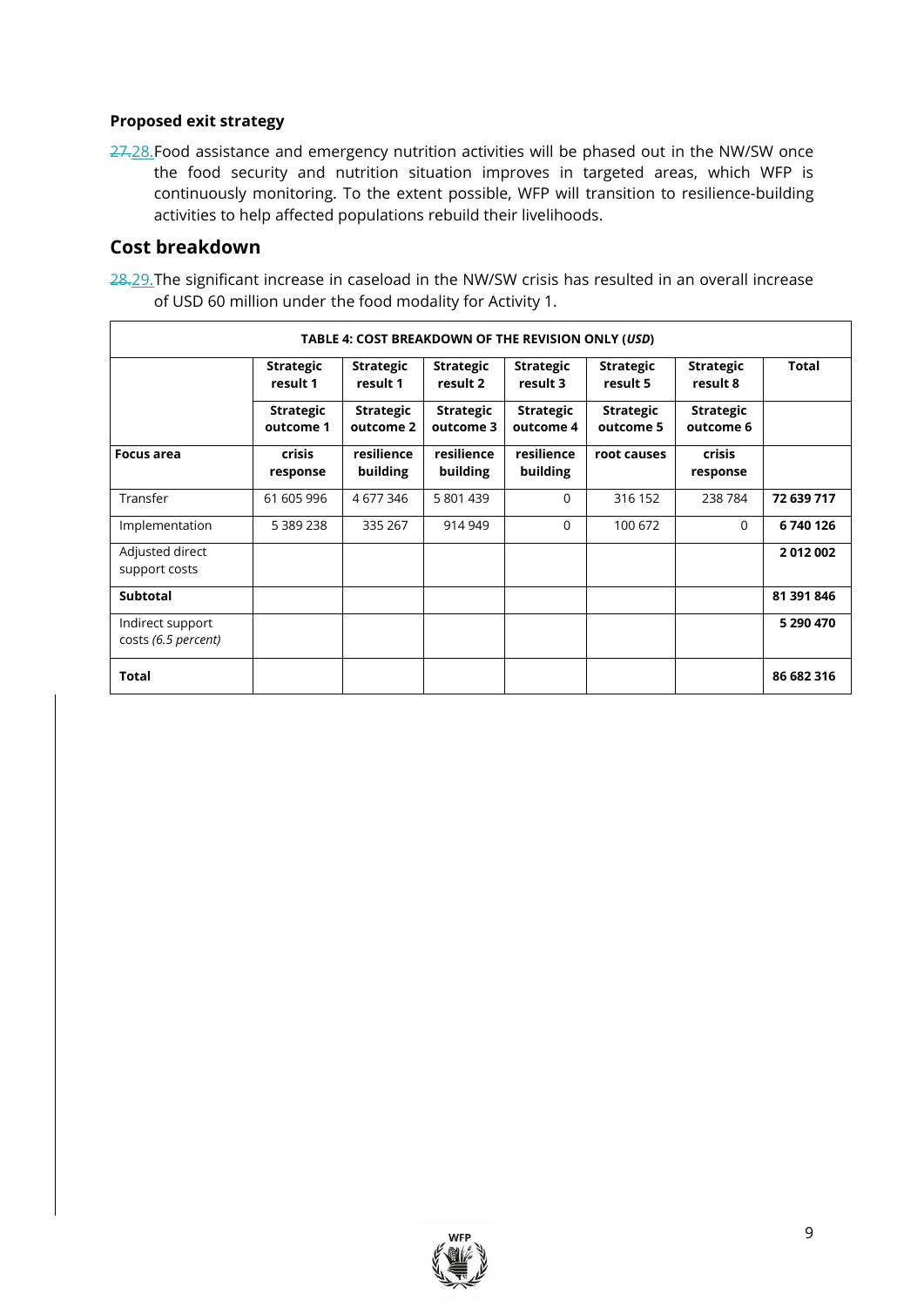| TABLE 5: OVERALL CSP COST BREAKDOWN, AFTER REVISION (USD) |                               |                               |                               |                               |                               |                               |              |
|-----------------------------------------------------------|-------------------------------|-------------------------------|-------------------------------|-------------------------------|-------------------------------|-------------------------------|--------------|
|                                                           | <b>Strategic</b><br>result 1  | <b>Strategic</b><br>result 1  | <b>Strategic</b><br>result 2  | <b>Strategic</b><br>result 3  | <b>Strategic</b><br>result 5  | <b>Strategic</b><br>result 8  | <b>Total</b> |
|                                                           | <b>Strategic</b><br>outcome 1 | <b>Strategic</b><br>outcome 2 | <b>Strategic</b><br>outcome 3 | <b>Strategic</b><br>outcome 4 | <b>Strategic</b><br>outcome 5 | <b>Strategic</b><br>outcome 6 |              |
| Focus area                                                | crisis response               | resilience<br>building        | resilience<br>building        | resilience<br>building        | root causes                   | <b>crisis</b><br>response     |              |
| Transfer                                                  | 145 996 867                   | 30 350 970                    | 32 991 458                    | 821 958                       | 4769558                       | 11 379 917                    | 226 310 729  |
| Implementatio<br>n                                        | 14 638 324                    | 8 004 100                     | 4 583 763                     | 6 1 7 6                       | 207 619                       | 689 400                       | 28 129 382   |
| Adjusted<br>direct support<br>costs                       | 7749316                       | 2 003 062                     | 1943857                       | 44 0 26                       | 257 560                       | 639 734                       | 12 637 554   |
| <b>Subtotal</b>                                           | 168 384 507                   | 40 358 132                    | 39 519 079                    | 872 160                       | 5 234 736                     | 12 709 051                    | 267 077 665  |
| Indirect<br>support costs<br>$(6.5$ percent)              | 10 944 993                    | 2 623 279                     | 2 5 6 8 7 4 0                 | 56 690                        | 340 258                       | 826 088                       | 17 360 048   |
| <b>Total</b>                                              | 179 329 500                   | 42 981 411                    | 42 087 819                    | 928 850                       | 5 574 994                     | 13 535 140                    | 284 437 713  |

 $\overline{\mathbf{a}}$ 

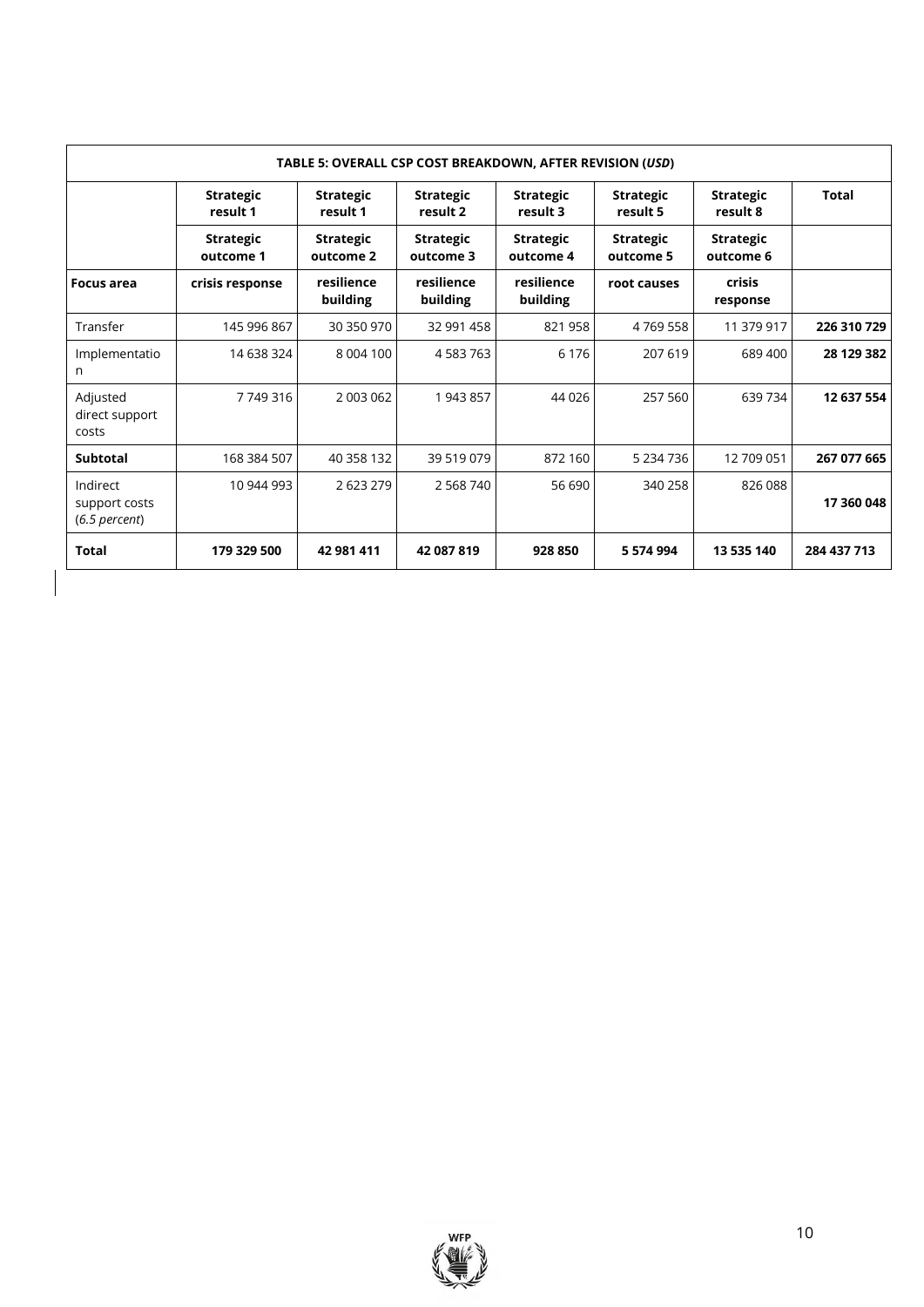# **APPROVED BY**

David M. Beasley **David M. Beasley** Executive Director, WFP Director-General, FAO

 $\overline{\phantom{a}}$  , and the set of the set of the set of the set of the set of the set of the set of the set of the set of the set of the set of the set of the set of the set of the set of the set of the set of the set of the s

| $\sim$<br>ттате<br>---- |  | __ |  |  |
|-------------------------|--|----|--|--|
|                         |  |    |  |  |